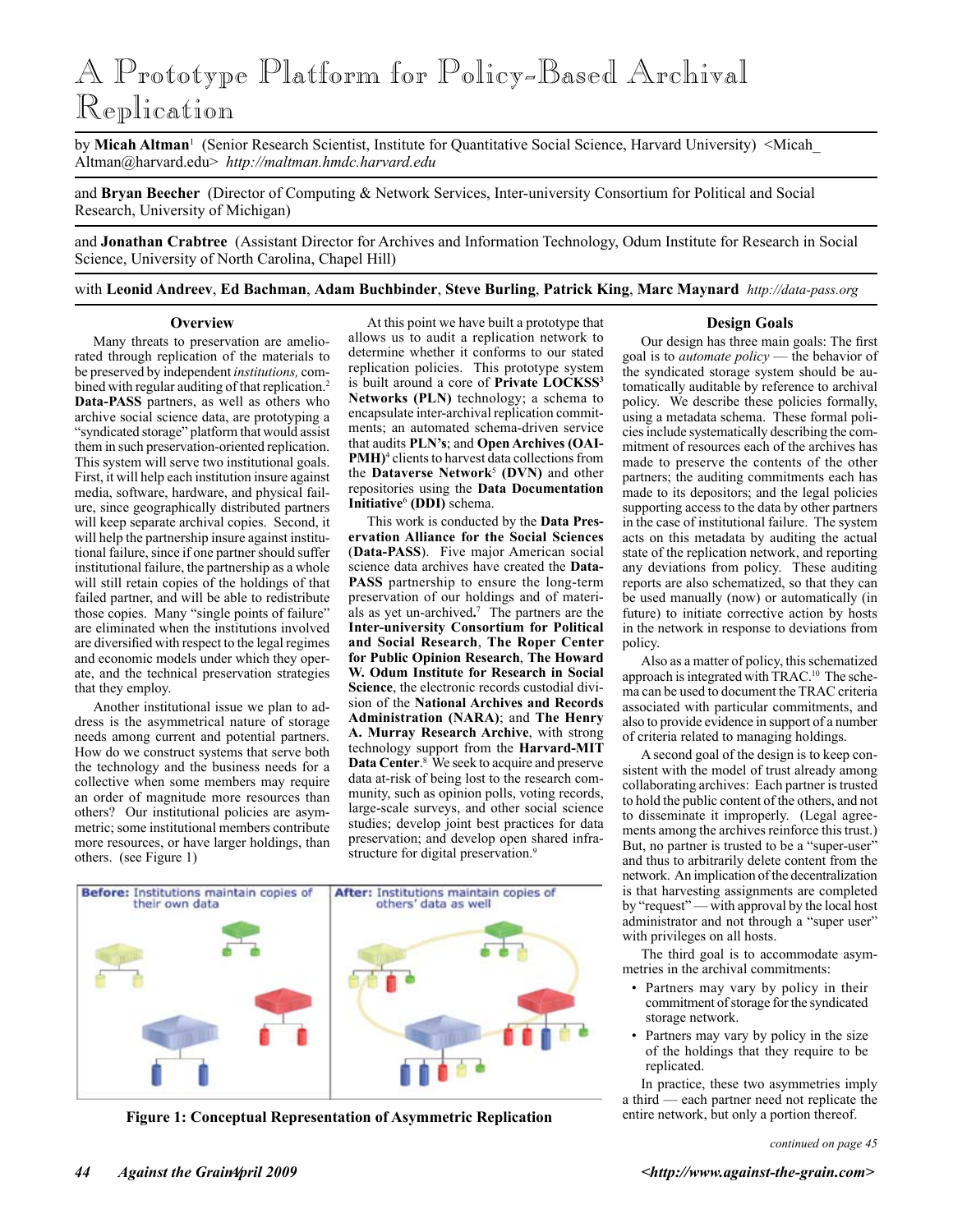Portland Press » publishing innovation

## **2008 – a great year for Bioscience Reports**

**We are delighted to report that in the first year of publication by** *Portland Press Ltd, Bioscience Reports* **has seen a number of improvements.**

- � **Impact factor increase to 3.115**
- � **All six issues of the journal were published on schedule** providing researchers with recent advances across the whole breadth of the life sciences, publishing original articles and reviews on topics including biochemistry, molecular biology and cell biology.
- New Editor-in Chief Professor Wanjin Hong, A STAR, Singapore, was appointed as Editor-in-Chief.

**Are you a past subscriber? If you used to receive online access to** *Bioscience Reports* **through SpringerLink please contact us to renew your access – sales@portlandpress.com.**

**NEW IN 2010** *Portland Press Ltd* is delighted to announce that from 1 January 2010 it will commence publication of *Cell Biology International* on behalf of the International Federation of Cell Biology. **Ensure you contact us to renew your subscription.**



**www.bioscirep.org**



### www.portlandpress.com

|<br>| BIOCHEMICAL JOURNAL > BIOCHEMICAL SOCIETY TRANSACTIONS > BIOLOGY OF THE CELL > BIOSCIENCE REPORT<br>| BIOTECHNOLOGY & APPLIED BIOCHEMISTRY > CLINICAL SCIENCE > CELL SIGNALLING BIOLOG<br>| BIOCHEMISTRY SOCIETY SYMPOSIA > ESSA

#### **A Prototype Platform ...** *from page 44* **CONTRIBUTING AUTHORS**

#### **Use Cases**

Use cases describe the fundamental desired behavior of a system. We have identified two essential use cases for syndicated storage:

#### *1. Auditing*

Compare the actual state of the network to the policy schema (instance), and report any deviations, such as inadequate number of replicas, infrequency of updates, etc.

#### *2. Recovery*

a. If a host fails, and is replaced (with a new host having the same credentials), the replacement should be able to use the network to recover all lost content.

b. Any member that was able to harvest the content in the past should be able to recover a copy of content from that time, at any time in the future.

Satisfying these use cases enables each archive to be assured that archival replication policies are being maintained, and that these replications are sufficient for future recovery of content.

We are also investigating automation of the configuration and reconfiguration of the system in order to reduce the effort of managing the network. In theory, these uses cases, as well as off-the-path cases in which "requests" to a

**LEONID ANDREEV** is a Systems Engineer at the Institute for Quantitative Social Sci**ence, Harvard University**.

**Adam Buchbinder** is a Systems Engineer at the **Roper Center for Public Opinion Research, University of Connecticut**.

**Ed Bachman** manages Demographic and Domestic Economic Data Services at the **Odum Institute, University of North Carolina, Chapel Hill**.

**Steve Burling** is a Systems Engineer at the **Inter-university Consortium for Political and Social Research, University of Michigan**.

**PATRICK KING** is IT Consultant at the **Odum Institute, University of North Carolina, Chapel Hill**.

**Marc Maynard** is Director of Technical Services at the **Roper Center for Public Opinion Research, University of Connecticut**. **Marc** serves on the Operations Committee of the **Data Preservation Alliance for the Social Sciences**, a partnership in the **Library of Congress' National Digital Information Infrastructure and Preservation Program** (NDIIPP).

host node are refused, could be automated, and would eliminate most of the manual maintenance of the network:

#### *1. Initialization*

Given a policy schema (instance), send a set of harvesting requests to each host, so that when completed the network will conform to the replication policy.

#### *2. Add replicated collections/hosts*

Add new replicated collections and hosts to the networks.

#### *3. Grow hosts/collections*

Allow hosts and collections to grow in their resource commitments. (As a design assumption we assume that resources grow monotonically.)

However, given automated auditing, and the limited number of institutions participating in the network, these cases can be readily resolved manually, through communication with the administrators of each host.

*continued on page 46*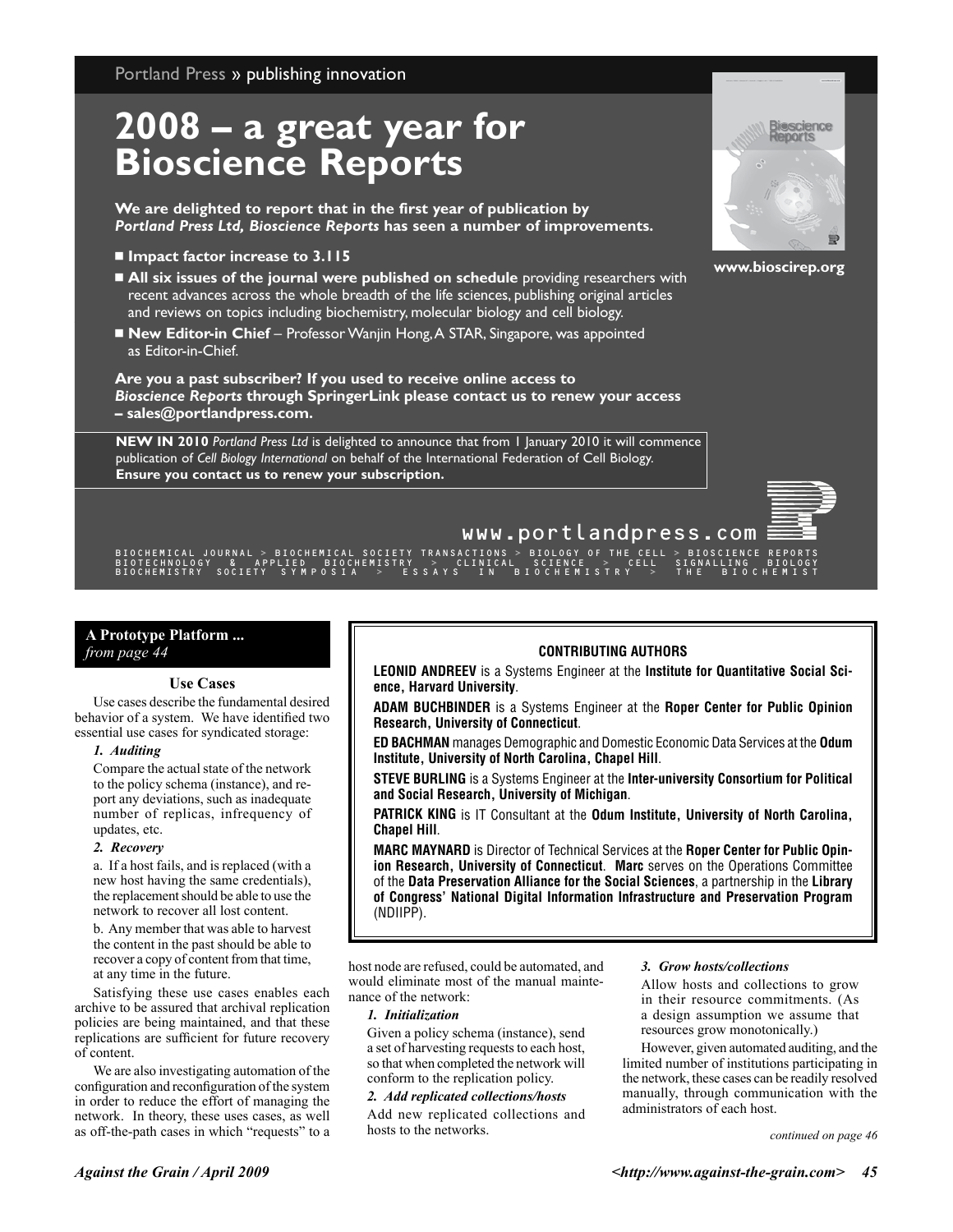### **A Prototype Platform ...** *from page 45*

#### **How it Works**

The Syndicated Storage Platform (SSP) combines standard **LOCKSS** mechanisms; tools produced by the **LOCKSS** group for managing **PLN's**; and tools developed by the **Data-PASS** partners. An overview is shown in Figure 2:

Standard **LOCKSS** mechanisms and software are used for the harvesting framework (although like many others we have created our own plugin), integrity checks, and recovery. Harvesting is conducted by each host in the network using **LOCKSS** plugins. Hosts participate in polls of network content, and restoration occurs automatically when a host has a storage failure, or when a host fails entirely and is replaced with a new host that has the same configuration and credentials.

One should note that the limited trust model has a number of implications for implementation:

- For replication, hosts do not trust other single hosts to provide correct content, so each must be able to harvest its content directly from the source.
- For restores, hosts must have proven that they obtained the content previously, or be specially authenticated.
- No central authority can delete content from the network.
- No centralized authority can make arbitrary changes to any host, or access it through lower level (e.g., operating system) interfaces.

• The SSP also makes use of a **PLN** tool, the "cache manager," which is a tool supplied by the **LOCKSS** group for monitoring **PLN's**. The cache manager is used to gather information on the state of the network. To generate our auditing reports we run the cache manager and analyze the database it produces.

The **Data-PASS** partners have built three supplementary tools to manage the SSP. First, a commitment schema describes institutional replication requirements and commitments. Second, a schema-based auditing tool automatically audits the network against the schema. Third, a specialized harvesting plugin gathers content based on the partners catalog interoperation standards.

The schema describes the network, hosts, and collections (archival units) being replicated. At the network level, the schema describes the number of copies to be maintained and the frequency of updates. At the host level, the schema describes each participating host, and the size of resource commitment it is making available for replication. At the collection level, the schema describes the plugin to use for harvesting, the storage commitment that the organization has made to the network, and the desired frequency of harvesting.

In support of this, the SSP schema provides elements that may be used to include text, or reference external text that documents evidence of compliance with TRAC criteria. Some fields document *how the SSP itself* supports relevant TRAC criteria, while others document how the virtual organization (in this case, the **Data-PASS** partnership) responsible for the SSP is compliant with additional TRAC

criteria. Specific TRAC criteria are identified implicitly, and any TRAC criterion can be explicitly identified using schema attributes. The documentation describes each element's relevance to TRAC, and its mapping to particular TRAC criteria.

The auditing tool accesses the database maintained by the cache manager. It queries this database, aggregates the results, and compares them to the commitment schema. A report of all differences between actual and desired state is produced. This difference report can be presented in human-readable form and, more importantly, can serve as input to another stage of processing which outputs a set of changes to be made to the network.<sup>11</sup>

We have built a plugin to facilitate harvesting of content in our archives. Since the **Data-PASS** partners use OAI-PMH and DDI metadata to support a common catalog, $12$  we have built upon this approach to replicate holdings. The DDI metadata is structural as well as descriptive, and contains links to each of the files in a research study. We have vastly updated and extended the OAI plugin so that it will handle this. In particular we have extended the plugin in the following ways:

- The plugin can now be configured to harvest a specific group of OAI "sets" corresponding to the archival units being shared by the partners.
- The plugin can now handle several sorts of authentication. HTTP "basic" authentication is now built-in, and other forms of authentication can be included via hooks to supplied libraries. Since many partners use the Dataverse Network,

*continued on page 47*



**Figure 2: How the Syndicated Storage Platform Works**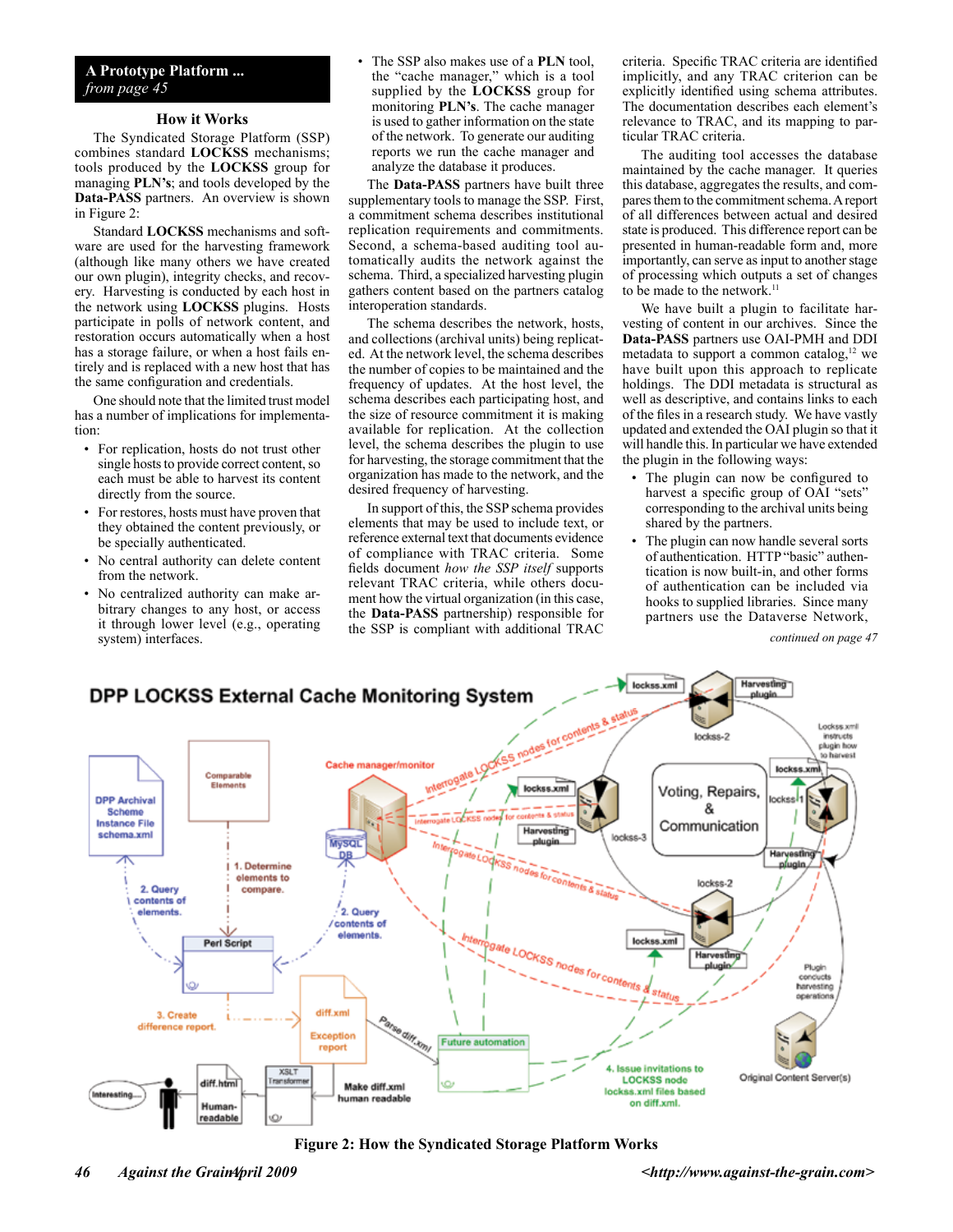#### **A Prototype Platform ...** *from page 46*

these hooks are designed to interface with the Dataverse libraries in order to navigate the click-through style authentication used in the DVN.

• The plugin can process metadata schemas other than OAI-DC, when an appropriate library is supplied. We have supplied a library for DDI version 2.0 metadata. This preserves the metadata, and harvests any URI's listed as resources in it. We have also included performance enhancements for handling portions of large metadata objects.

#### **Discussion**

The ability to express replication requirements and inter-archival replication commitments using a formal schema, and to automatically audit a **LOCKSS** network for dynamic consistency with these requirements is a significant advance. This provides an organization with automatic, continuous and compelling evidence that accurate, timely, and complete replicas are being maintained. Moreover this approach does not require a central administrator or homogenous configuration of the **LOCKSS** network, or create a single point of failure, either in terms of individual machines or entire institutions.

This work is in a prototype stage, and two questions remain before it could be used in production: First, the **LOCKSS** cache manager, which plays a much more prominent role in a **PLN** than it does it in the public **LOCKSS** network, is still in a "beta" stage, and in our experience, must be manually triggered regularly in order to update its state — this can trigger "false alarms" when the state of the cache manager database becomes stale, and does not reflect the actual network state. It is unclear when the cache manager will be robust enough to support automated auditing. Second, we are investigating the extent to which the **PLN** architecture can support reconfiguration of host nodes by a source that is not completely trusted.

In future work, we plan to investigate how the network might adapt automatically to changes to commitments through harvesting requests to participating hosts to perform additional harvesting. We also intend to identify ways to make the network self-repairing, so that deviations from policy commitments are repaired using the same request mechanism. That said, having the ability to audit the network against a formal policy is a useful innovation on its own. Our prototype serves as a proof-of-concept of the ability of **LOCKSS** to accommodate the institutional needs of archives as well as libraries. For more information on **Data-PASS's** approach to archival replication, including our policies and practices, software,13 and schemas see the **Data-PASS** Website: *http://data-pass.org*.

*endnotes on page 49*

**Micah Altman, Bryan Beecher & Jonathan Crabtree** 

**Beecher** 

rvan

മ്

Micah Altman,

Crabtree

Jonathan

 $\infty$ 



Micah Altman, Senior Research Scientist Institute for Quantitative Social Science, Harvard University <Micah\_Altman@harvard.edu> • *http://maltman.hmdc.harvard.edu*

Bryan Beecher, Director of Computing & Network Services Inter-university Consortium for Political and Social Research University of Michigan

Jonathan Crabtree, Assistant Director for Archives and Information Technology, Odum Institute for Research in Social Science University of North Carolina, Chapel Hill

**Micah Altman** (Ph.D. California Institute of Technology) is Senior Research Scientist in the **Institute for Quantitative Social Science** in the Faculty of Arts and Sciences at **Harvard University**, Associate Director of the **Harvard-MIT Data Center**, and Archival Director of the **Henry A. Murray Research Archive**. **Dr. Altman** conducts research in social science informatics, social science research methodology, and American politics, focusing on the intersection of information, technology, and politics; and on the dissemination, preservation, and reliability of scientific knowledge. His current research interests include survey quality; computationally reliable and efficient statistical methods; the collection, sharing, citation and preservation of research data; the creation and analysis of networks of scientific knowledge; and computational methods of redistricting. His over thirty-five publications and five open-source software packages span informatics, statistics, computer science, political science, and other social-science disciplines.

**Where does MICAH see the industry in five years:** The next five years will see a further application of **Melvin Kranzberg's** second law of technology: "Invention is the mother of necessity." We are now seeing a flood of new inventions

for the individual and social creation, recording, and dissemination of knowledge. Information is becoming ambient — continually created, and recorded. Libraries, by necessity, will need to take a larger role in integrating with the workflows around this knowledge, and especially around tagging, social annotation, and other forms of social creation of secondary data.



**Bryan Beecher** is Director of Computing & Network Services in **ICPSR**. **Mr. Beecher** is responsible for the delivery of information

technology systems to support the mission of **ICPSR**, and for the ongoing support of those systems. He supervises staff responsible for the day-to-day support of **Windows**, **Macintosh**, and **UNIX** computing systems, common business applications, and specialized data analysis applications, as well as staff responsible for designing and developing customized internal data systems, and Web-based software systems used by the member community.



**Jonathan Crabtree** is Assistant Director for Archives and Information Technology at the **Odum Institute for Research in Social Science** at **University of North Carolina, Chapel Hill**. **Crabtree** joined the institute 15 years ago and is respon-

sible for designing and maintaining the technology infrastructure that supports the institute's wide array of services. Before moving to the social science side of campus he was an information systems technologist for the **UNC School of Medicine**. In addition to his work at the institute he is working part time on an advance degree in the **School of Information & Library Science** at **UNC**.